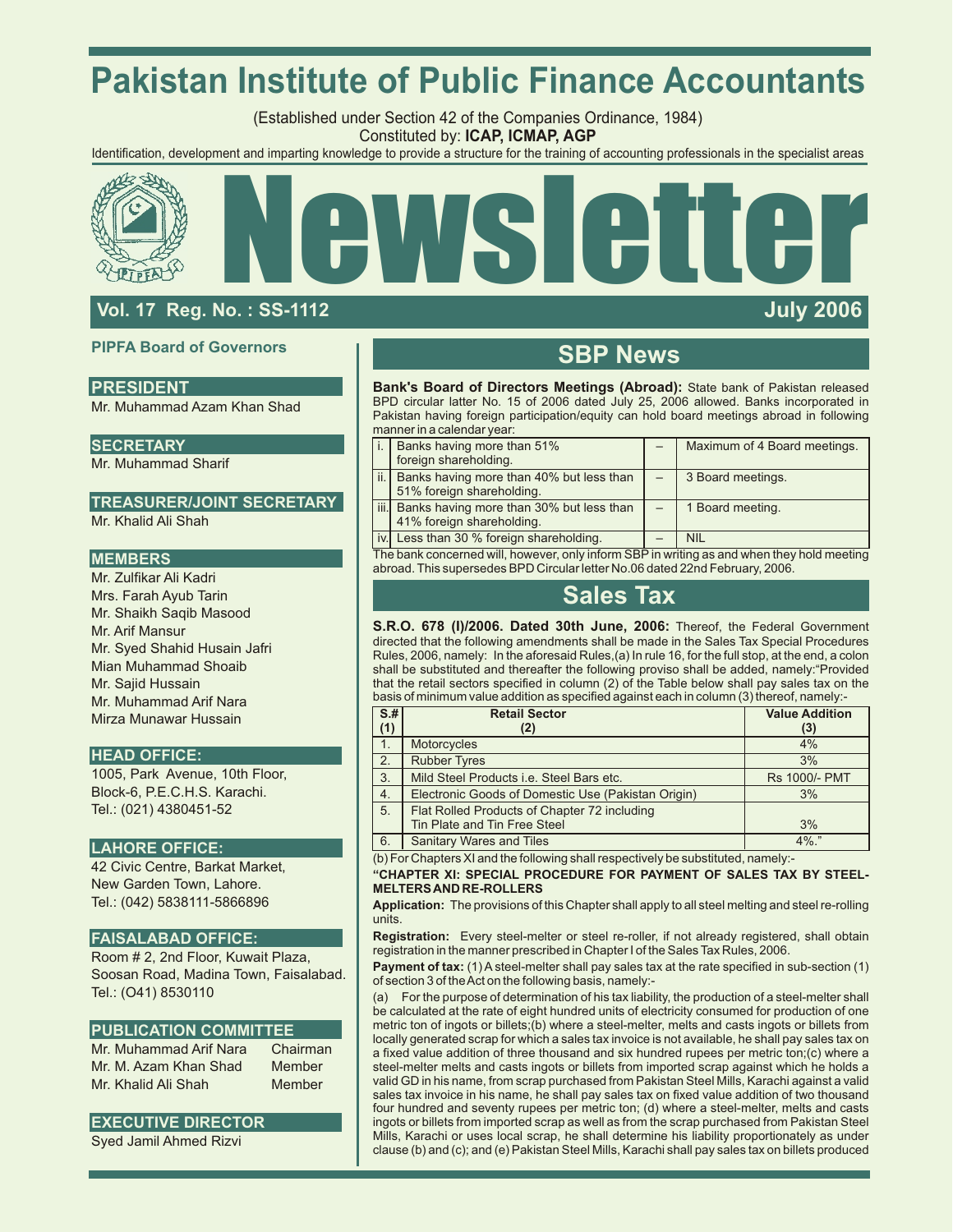# **ewsletter 2**

by it as determined under section 7 of the Act. (2) For the purpose of (c) For the existing annex L under Rule 77 the following shall be determination of tax liability, the production of all steel re-rollers shall substitu determination of tax liability, the production of all steel re-rollers shall be calculated at one hundred and thirty units of electricity consumed for the manufacture of one metric ton of long mild steel products (bars, reinforced bars, rods, wire rods and structural sections made of mild steel) and the re-rollers shall pay sales tax on long MS products on<br>fixed value addition of one thousand and eight hundred rupees per

# metricton:<br>Provided that steel melters and re-rollers paying sales tax on<br>fixed value addition shall not be entitled to any input tax<br>adjustment.

| Name of Steel Melter/Re-roller: | Address: |
|---------------------------------|----------|
| Sales Tax Registration No.:     | Month:   |

| rcimorcea baro, roao, wire roao and otractarar occilono maac or mila<br>steel) and the re-rollers shall pay sales tax on long MS products on                                                                                                                                                                                                                                                                              | <b>DETAILS OF PRODUCTION</b> |                                                                                                                                                                                               |                           |                           |  |  |
|---------------------------------------------------------------------------------------------------------------------------------------------------------------------------------------------------------------------------------------------------------------------------------------------------------------------------------------------------------------------------------------------------------------------------|------------------------------|-----------------------------------------------------------------------------------------------------------------------------------------------------------------------------------------------|---------------------------|---------------------------|--|--|
| fixed value addition of one thousand and eight hundred rupees per                                                                                                                                                                                                                                                                                                                                                         |                              | # Details                                                                                                                                                                                     | <b>Amount (in Rs.)</b>    |                           |  |  |
| metric ton:                                                                                                                                                                                                                                                                                                                                                                                                               |                              | 1. Electricity units consumed for<br>production of ingots or billets                                                                                                                          |                           |                           |  |  |
| Provided that steel melters and re-rollers paying sales tax on<br>fixed value addition shall not be entitled to any input tax<br>adjustment.                                                                                                                                                                                                                                                                              |                              | 2. Production of ingots or billets in<br>metric tons<br>[Total electricity units / 800]                                                                                                       |                           |                           |  |  |
| <b>Invoices and returns:</b> A registered steel-melter and a registered steel<br>re-roller shall issue tax invoices as provided under section 23 showing<br>the amount of sales tax charged on fixed value addition and file details<br>of his production in the format set out at annex-L in addition to a<br>monthly sales tax return under section 26 of the Act.                                                      |                              | 3. Tax payable on production of<br>ingots or billets<br>$($ = Rs. 3600 x 15% = Rs. 540 PMT<br>and / or Rs 2470 $\times$ 15% = Rs. 370 PMT)<br><b>Total Tax</b>                                |                           |                           |  |  |
| <b>Records</b> Every steel-melter and re-roller shall be required to<br>maintain records specified under section 22 of the Act.<br>Responsibility of All Pakistan Steel Melters' and All Pakistan<br><b>Steel Re-rollers Associations:</b> The all Pakistan Steel Melters'<br>Association and all Pakistan Steel Re-rollers' Association shall be<br>responsible to ensure that their respective members pay sales tax in |                              | 4. Purchase of Scrap (in metric tons):<br>Imported scrap<br>Scrap purchased from Pakistan Steel<br>Scrap purchased locally (no invoice) Total<br>5. Electricity units consumed for production | Purchased<br><b>Units</b> | <b>Used</b><br>Production |  |  |
|                                                                                                                                                                                                                                                                                                                                                                                                                           |                              | of MS products and Production<br>$(Units/130 = Production)$                                                                                                                                   |                           |                           |  |  |
| the manner specified in these rules, and in case of non-compliance,<br>the Association shall actively assist the concerned Collect orate for                                                                                                                                                                                                                                                                              |                              | 6. Tax payable on production of MS Products<br>[=Production X 1800 x 15% = Rs. 270 PMT]                                                                                                       |                           |                           |  |  |
| enforcement and recovery of sales tax due along with default<br>surcharge calculated thereon, besides any other proceedings that                                                                                                                                                                                                                                                                                          |                              | 7. Purchase & Consumption of Ingots<br>or Billets (in MT)                                                                                                                                     | Purchase                  | <b>Used</b>               |  |  |
| may be initiated against the defaulting steel-melter or steel re-roller                                                                                                                                                                                                                                                                                                                                                   |                              | Signature:<br>Name:                                                                                                                                                                           |                           |                           |  |  |
| under the Act.                                                                                                                                                                                                                                                                                                                                                                                                            |                              | NIC No.:<br>Designation:                                                                                                                                                                      |                           |                           |  |  |
|                                                                                                                                                                                                                                                                                                                                                                                                                           |                              |                                                                                                                                                                                               |                           |                           |  |  |

# **Income Tax**

**Finance Act, 2006 Explanation of Important Provisions Relating** property is not recorded. of the landed area **Finance Act, 2006 Explanation of Important Provisions Relating** property is not recorded. of the landed area **F to the amendments made through the Finance Act, 2006 relating (C) Rest and the Finance Act, 2006 relating (C)** Res<br>**to Copital Value Tox are explained as under: to Capital Value Tax are explained as under:-**<br>**1. Scope of CVT:** Amendment in section 7 of Finance Act. 1989 has (i) Where the value of immovable

1. **Scope of CVT:** Amendment in section 7 of Finance Act, 1989 has (i) Where the value of in<br>been made through Finance Act, 2006 to extend levy of CVT on urban property is recorded. been made through Finance Act, 2006 to extend levy of CVT on urban extended of property is recorded.<br>immovable property, Transfers falling in the scope of transactions (ii) Where the value of immovable immovable property. Transfers falling in the scope of transactions (ii) Where the value of immo<br>attracting charge of capital value tax include acquisition of assets strateger of property is not recorded. attracting charge of capital value tax include acquisition of assets property is not recorded. of the landed area.

through: (i) purchase, (ii) gift, (iii) exchange (iv) surrender (v) power of<br>attorney; or (vi) Relinquishment of rights.<br>However, transactions from the following through inheritance or gifts<br>have been excluded from its amb

- 
- Rs. 50 per square yard

2% of the recorded value

2% of the recorded value

- property is not recorded of the landed area;<br>In case the motor vehicle provided by the employer is used by Commercial immovable property of any size situated in urban
- 

**Circular No. 2 of 2006 dated July, 1st, 2006** (ii) Where the value of immovable<br>**Finance Act, 2006** Explanation of Important Provisions Relating property is not recorded. Rs. 50 per square yard

- 
- 
- Rs. 50 per square yard

2% of the recorded value

2. **Definition of Urban Area:**" Urban area" for the purpose of levy of<br>2. **Definition of Urban Area:**" Urban area" for the purpose of levy of<br>CVT has been defined as below:-"urban area" means area falling<br>with sections 12,

case of Lahore and Faisalabad up to 30 Kilometers from the outer limit<br>
of municipal of catomyneal or canoniment limits;(vi)in other cases, up to 10<br>
kilometers from the outer limits of municipal bodies or canoniment<br>
kilo steaded in the basic salary or<br>square yards whichever is less:<br>(i) Where the value of immovable 2% of the recorded value<br> $\frac{1}{2}$  and the basic salary where there is no time scale.

(i) where the value of immovable and the recorded value<br>property is recorded.<br>(ii) Where the value of immovable and the selection of Motor Vehicle provided by the employer to the employee<br>shall be calculated in the followi Where the value of immovable ks. 50 per square yard shall be calculated in the following manner: (I) where motor vehicle is property is not recorded  $\sim$  of the landed area;

**(b)** Commercial immovable property of any size situated in urban In case the motor vehicle provided by the employer is used partly for area:<br>i) Where the value of immovable and the recorded value and partly for business purposes, the amount to be included<br>i) Where the value of immovable and 2% of the recorded value and the salary on this account shall be Where the value of immovable 2% of the recorded value in the salary on this account shall be 5%, of: (a) Cost to the employer<br>for acquiring the motor vehicle; Or (b) The fair market value of the for acquiring the motor vehicle; Or (b) The fair market value of the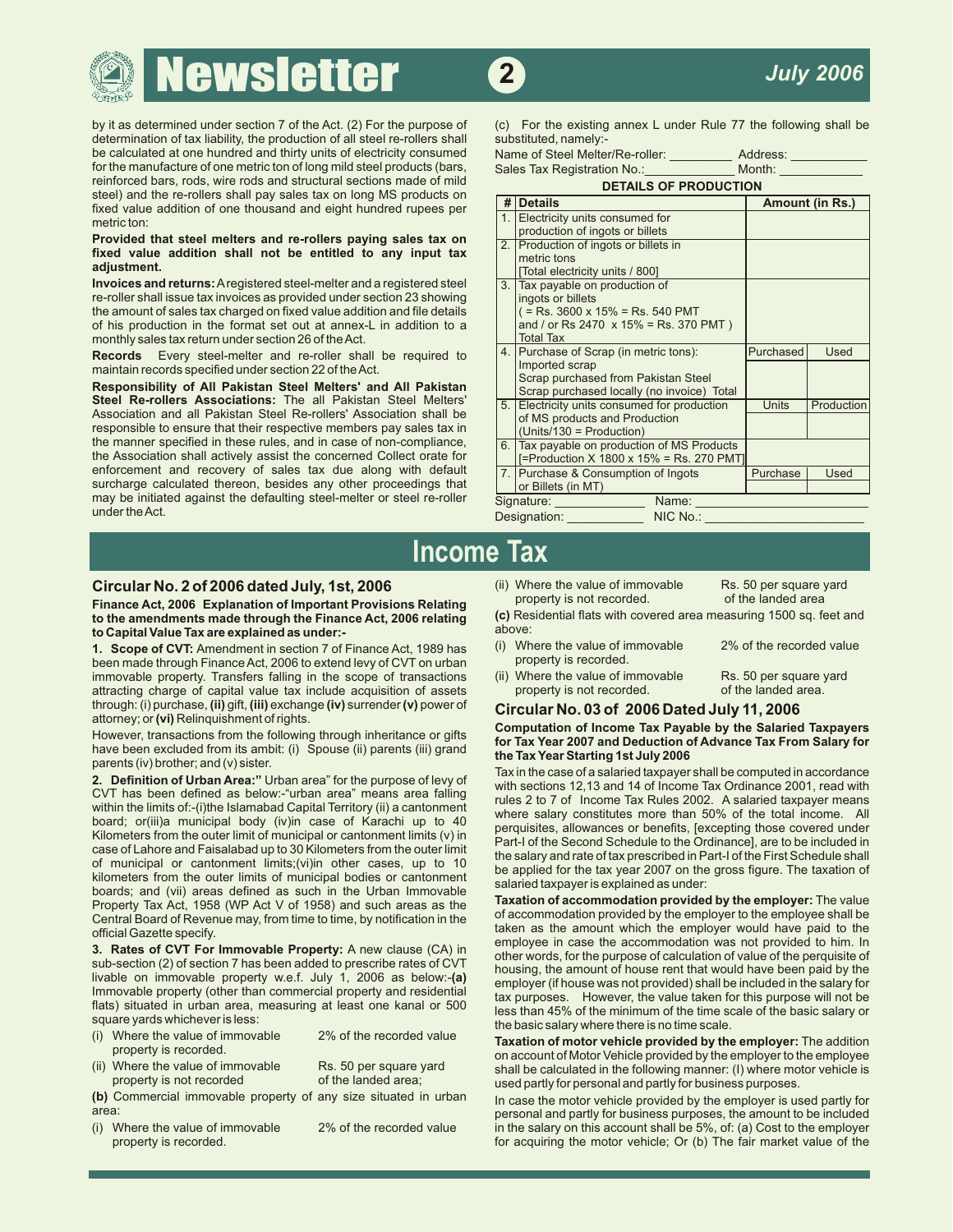**3** Newslette



# (ii) Where motor vehicle is provided exclusively for personal or private use.

personal or private use, addition in income will be made as under:

| Where motor vehicle is<br>(a)<br>Owned by the employer: | 10% of cost to the<br>employer for acquiring |
|---------------------------------------------------------|----------------------------------------------|
|                                                         | the motor vehicle;                           |
|                                                         | <b>OR</b>                                    |
| (b) Where the motor vehicle is                          | 10% of fair market                           |
| Taken on lease by the                                   | value of the motor                           |
| Employer                                                | vehicle at the                               |
|                                                         | Commencement of                              |
|                                                         | the lease.                                   |

#### Adjustment of Tax Liability of Salaried Taxpayers by Employers **Being Withholding Agent.**

In accordance with the guidance embodied in Circular No. 18 of 2004 dated August 9, 2004, every employer, while deducting income tax payable on the income chargeable under the head "Salary" of its employees, is allowed under the provisions of section 149 of the Income Tax Ordinance, 2001 to make such adjustments, as may be necessary, for any excess deduction or deficiency arising out of any previous deduction or failure to make deduction during the Tax Year. A withholding agent is allowed to make adjustments on production of the documentary evidence by an employee regarding income tax withheld **along with (a) Motor vehicle tax in respect of motor vehicle registered** in employee's own name; **(b)** Telephone bill as subscriber of This salaried taxpayer also ownes a house which is on rent @= Rs.15,

The following examples will illustrate the computation of tax of salaried 180,000/-). Therefore, tax payable on the salary and property income taxpayers for the tax year 2007 and tax shall accordingly be deducted for the t taxpayers for the tax year 2007 and tax shall accordingly be deducted for the tax year 2007, will be computed as below: (A)Salary income under section 149 (1) of the Income Tax Ordinance, 2001 by the Rs.107916/- being belo under section 149 (1) of the Income Tax Ordinance, 2001 by the Rs.107916/- being below the basic threshold i.e. Rs.150, 000/-,<br>employer's w.e.f July 1, 2006: the Tax Ordinance, 2001 by the therefore, no tax on such income

taxpayer is provided with accommodation by the employer. The 9000 employee was entitled to house rent allowance  $@$  45% of minimum

|                                | <b>Total</b> | Exempt        | <b>Taxable</b> | employee was entitled to house rent allowance $@$ 45% of minimul |              |               |                |  |
|--------------------------------|--------------|---------------|----------------|------------------------------------------------------------------|--------------|---------------|----------------|--|
|                                | Income       | <b>Income</b> | <b>Income</b>  | time scale, had the accommodation not been provided.             |              |               |                |  |
| Basic Salary @ 7180 per month  | 86160        | <b>Nil</b>    | 86160          |                                                                  | <b>Total</b> | <b>Exempt</b> | <b>Taxable</b> |  |
| House Rent allowance           |              |               |                |                                                                  | Income       | <b>Income</b> | <b>Income</b>  |  |
| $(35760 \times 45%)$           | 16092        | <b>Nil</b>    | 16092          | Basic Salary @ 19195 per month                                   | 230340       | <b>Nil</b>    | 230340         |  |
| Conveyance allowance           | 8160         | <b>Nil</b>    | 8160           |                                                                  |              |               |                |  |
| Medical allowance Rs.5100/-.   |              |               |                | Accommodation provided by employer                               | 77004        | <b>Nil</b>    | 77004          |  |
| Exempt upto 10% of the MTS     |              |               |                | Conveyance allowance                                             | 14880        | <b>Nil</b>    | 14880          |  |
| [clause $(139)(b)$ , Part I of |              |               |                | Spl. Addl. Allowance                                             | 18600        | <b>Nil</b>    | 18600          |  |
| Second Schedule]               | 5100         | 5100          | 00             |                                                                  |              |               |                |  |
| Spl. Addl. Allowance           | 5496         | <b>Nil</b>    | 5496           | <b>Qualification Pay</b>                                         | 6000         | <b>Nil</b>    | 6000           |  |
| Spl. Relief Allowance          | 10956        | <b>Nil</b>    | 10956          | Spl. Relief allowance @ 15%                                      | 30069        | Nil           | 30069          |  |
| <b>Adhoc Relief</b>            | 10956        | <b>Nil</b>    | 10956          | Ad-hoc relief allowance $@$ 15%                                  | 30069        | Nil           | 30069          |  |
| Dearness allowance             | 12924        | <b>Nil</b>    | 12924          | <b>Total</b>                                                     | 406962       | <b>Nil</b>    | 406962         |  |
| <b>Total</b>                   | 155844       | 5100          | 150744         | Tax pavable on Rs. 406962 @ 3.5% = Rs. 14244                     |              |               |                |  |

Tax payable on Rs. 150744  $\times$  0.25% = Rs. 377 Tax deductible per month Rs. 1187 Tax deductible per month Rs. 1187

|                                                    | <b>Total</b>           | <b>Exempt</b>               | Taxable                | and the fact that we can be also allowed the fact and allowed the so-<br>of motor vehicle to the employer is Rs. 500000/- |                                 |  |
|----------------------------------------------------|------------------------|-----------------------------|------------------------|---------------------------------------------------------------------------------------------------------------------------|---------------------------------|--|
| Basic Salary @ 4345 per month                      | <b>Income</b><br>52140 | <b>Income</b><br><b>Nil</b> | <b>Income</b><br>52140 | <b>Exempt</b><br><b>Total</b><br><b>Income</b><br><b>Income</b>                                                           | <b>Taxable</b><br><b>Income</b> |  |
| House Rent allowance<br>$(34380 \times 45\%)$      | 15471                  | <b>Nil</b>                  | 15471                  | 230340<br><b>Nil</b><br>Basic Salary @ 19195 per month                                                                    | 230340                          |  |
| Conveyance allowance<br>Medical allowance Rs.5100. | 5520                   | <b>Nil</b>                  | 5520                   | Accommodation provided by<br>138204<br><b>Nil</b><br>employer                                                             | 138204                          |  |
| Exempt upto 10% of MTS                             | 5100                   | 5100                        | $00\,$                 | Motor Vehicle $@$ 10% of the cost                                                                                         |                                 |  |
| Computer allowance                                 | 9000                   | <b>Nil</b>                  | 9000                   | 50000<br>Nil<br>[Rs.500,000]                                                                                              | 50000                           |  |
| Spl. Addl. allowance                               | 4980                   | <b>Nil</b>                  | 4980                   | <b>Nil</b><br>418544<br><b>Total</b>                                                                                      | 418544                          |  |
| Spl. Relief Allowance                              | 6492                   | <b>Nil</b>                  | 6492                   |                                                                                                                           |                                 |  |
| <b>Adhoc Relief</b>                                | 6492                   | <b>Nil</b>                  | 6492                   | Tax payable on Rs. 418544 @ 3.5%=<br>Rs. 14649/-                                                                          |                                 |  |
| Dearness allowance                                 | 7821                   | <b>Nil</b>                  | 7821                   | Tax deductible per months.<br>1220                                                                                        |                                 |  |
| <b>Total</b>                                       | 113016                 | 5100                        | 107916                 |                                                                                                                           |                                 |  |

motor vehicle at the commencement of the lease (if the motor vehicle This salaried taxpayer also ownes a house which is on rent @ Rs.10,<br>= 000/ per month (Total property income comes to Rs.10, 000 X 12 000/- per month (Total property income comes to Rs.10, 000 X 12 = 120,000/-). Since the salary income as well as property income is below the basic threshold i.e. Rs.150, 000/-, therefore, no tax will be In case motor vehicle provided by the employer is used exclusively for paid by the taxpayer for the tax year 2007 [section 15(7) of the Income Dersonal or private use, addition in income will be made as under: Tax Ordinanc

> **Example-3: Minimum Time Scale (Rs.2865-185-8410)** A salaried taxpayer is entitled to house rent allowance  $@$  45% of minimum time scale, as he has not been provided with accommodation by the employer...

| Where the motor vehicle is<br>Taken on lease by the                                                                               | 10% of fair market<br>value of the motor |                                                       | <b>Total</b><br><b>Income</b> | <b>Exempt</b><br><b>Income</b> | <b>Taxable</b><br><b>Income</b> |
|-----------------------------------------------------------------------------------------------------------------------------------|------------------------------------------|-------------------------------------------------------|-------------------------------|--------------------------------|---------------------------------|
| Employer                                                                                                                          | vehicle at the                           | Basic Salary @ 4345 per month                         | 52140                         | <b>Nil</b>                     | 52140                           |
| <b>Istment of Tax Liability of Salaried Taxpayers by Employers</b>                                                                | Commencement of<br>the lease.            | <b>House Rent allowance</b><br>(34380 X 45%)          | 15471                         | Nil                            | 15471                           |
| g Withholding Agent.                                                                                                              |                                          | Conveyance allowance                                  | 5520                          | Nil                            | 5520                            |
| cordance with the quidance embodied in Circular No. 18 of 2004<br>d August 9, 2004, every employer, while deducting income tax    |                                          | Medical allowance Rs. 5100.<br>Exempt upto 10% of MTS | 5100                          | 5100                           | 00 <sup>°</sup>                 |
| ble on the income chargeable under the head "Salary" of its                                                                       |                                          | Computer allowance                                    | 9000                          | Nil                            | 9000                            |
| loyees, is allowed under the provisions of section 149 of the<br>me Tax Ordinance, 2001 to make such adjustments, as may be       |                                          | Spl. Addl. Allowance                                  | 4980                          | <b>Nil</b>                     | 4980                            |
| ssary, for any excess deduction or deficiency arising out of any                                                                  |                                          | <b>Spl. Relief Allowance</b>                          | 6492                          | Nil                            | 6492                            |
| ious deduction or failure to make deduction during the Tax Year. A                                                                |                                          | <b>Adhoc Relief</b>                                   | 6492                          | Nil                            | 6492                            |
| olding agent is allowed to make adjustments on production of the<br>mentary evidence by an employee regarding income tax withheld |                                          | Dearness allowance                                    | 7821                          | Nil                            | 7821                            |
| r with (a) Motor vehicle tax in respect of motor vehicle registered                                                               |                                          | <b>Total</b>                                          | 113016                        | 5100                           | 107916                          |

000/- per month (Total property income comes to Rs.15,000 X 12 = employer's w.e.f July 1, 2006: therefore, no tax on such income will be payable. (B)Property<br>Example-1: Minimum Time Scale (Rs.2980-200-8980) A salaried income=Rs.180, 000 Tax @ 5% = Rs. 9000 Total tax payable is Rs. **income=Rs.180, 000 Tax @ 5% = Rs. 9000 Total tax payable is Rs.** 

employee was entitled to house rent allowance @ 45% of minimum **Example-4: Minimum Time Scale (Rs.14260-705-28360)**Asalaried taxpayer is provided with accommodation by the employer. The **EXEMPT EMPLOYEE was entitled to house rent allowance @ 45% of minimum** time scale, had the accommodation not been provided.

|                                                              | <b>Total</b><br><b>Income</b> | <b>Exempt</b><br><b>Income</b> | <b>Taxable</b><br><b>Income</b> |
|--------------------------------------------------------------|-------------------------------|--------------------------------|---------------------------------|
| Basic Salary @ 19195 per month                               | 230340                        | Nil                            | 230340                          |
| Accommodation provided by employer 77004                     |                               | Nil                            | 77004                           |
| Conveyance allowance                                         | 14880                         | Nil                            | 14880                           |
| Spl. Addl. Allowance                                         | 18600                         | Nil                            | 18600                           |
| <b>Qualification Pay</b>                                     | 6000                          | Nil                            | 6000                            |
| Spl. Relief allowance @ 15%                                  | 30069                         | Nil                            | 30069                           |
| Ad-hoc relief allowance @ 15%                                | 30069                         | Nil                            | 30069                           |
| <b>Total</b>                                                 | 406962                        | <b>Nil</b>                     | 406962                          |
| $Tay$ payable on Bs, $A \cap B$ $B2$ and $B9/2$ = Bs, $A121$ |                               |                                |                                 |

**Total 155844 5100 150744** Tax payable on Rs. 406962 @ 3.5% = Rs. 14244

Example-2: Minimum Time Scale (Rs.2865-185-8410) a salaried<br>Example-5: Basic Salary Rs. 19195/-A salaried taxpayer is provided<br>taxpayer is provided with accommodation by the employer. The employee was entitled to<br>scale, a employer provided the vehicle exclusively for personal use. The cost of motor vehicle to the employer is Rs. 500000/-

|                               |               | Income l |                |                                 |               |               |                |
|-------------------------------|---------------|----------|----------------|---------------------------------|---------------|---------------|----------------|
|                               | <b>Income</b> |          | <b>Income</b>  |                                 | <b>Total</b>  | Exempt        | <b>Taxable</b> |
| Basic Salary @ 4345 per month | 52140         | Nil      | 52140          |                                 |               |               |                |
| <b>House Rent allowance</b>   |               |          |                |                                 | <b>Income</b> | <b>Income</b> | <b>Income</b>  |
|                               |               |          |                | Basic Salary @ 19195 per month  | 230340        | <b>Nil</b>    | 230340         |
| (34380 X 45%)                 | 15471         | Nil      | 15471          |                                 |               |               |                |
| Conveyance allowance          | 5520          | Nil      | 5520           | Accommodation provided by       |               |               |                |
| Medical allowance Rs.5100.    |               |          |                | employer                        | 138204        | Nil           | 138204         |
| Exempt upto 10% of MTS        | 5100          | 5100     | 0 <sup>0</sup> | Motor Vehicle @ 10% of the cost |               |               |                |
| Computer allowance            | 9000          | Nil      | 9000           | [Rs.500,000]                    | 50000         | Nil           | 50000          |
| Spl. Addl. allowance          | 4980          | Nil      | 4980           | <b>Total</b>                    | 418544        | <b>Nil</b>    | 418544         |
| <b>Spl. Relief Allowance</b>  | 6492          | Nil      | 6492           |                                 |               |               |                |
|                               |               |          |                |                                 |               |               |                |